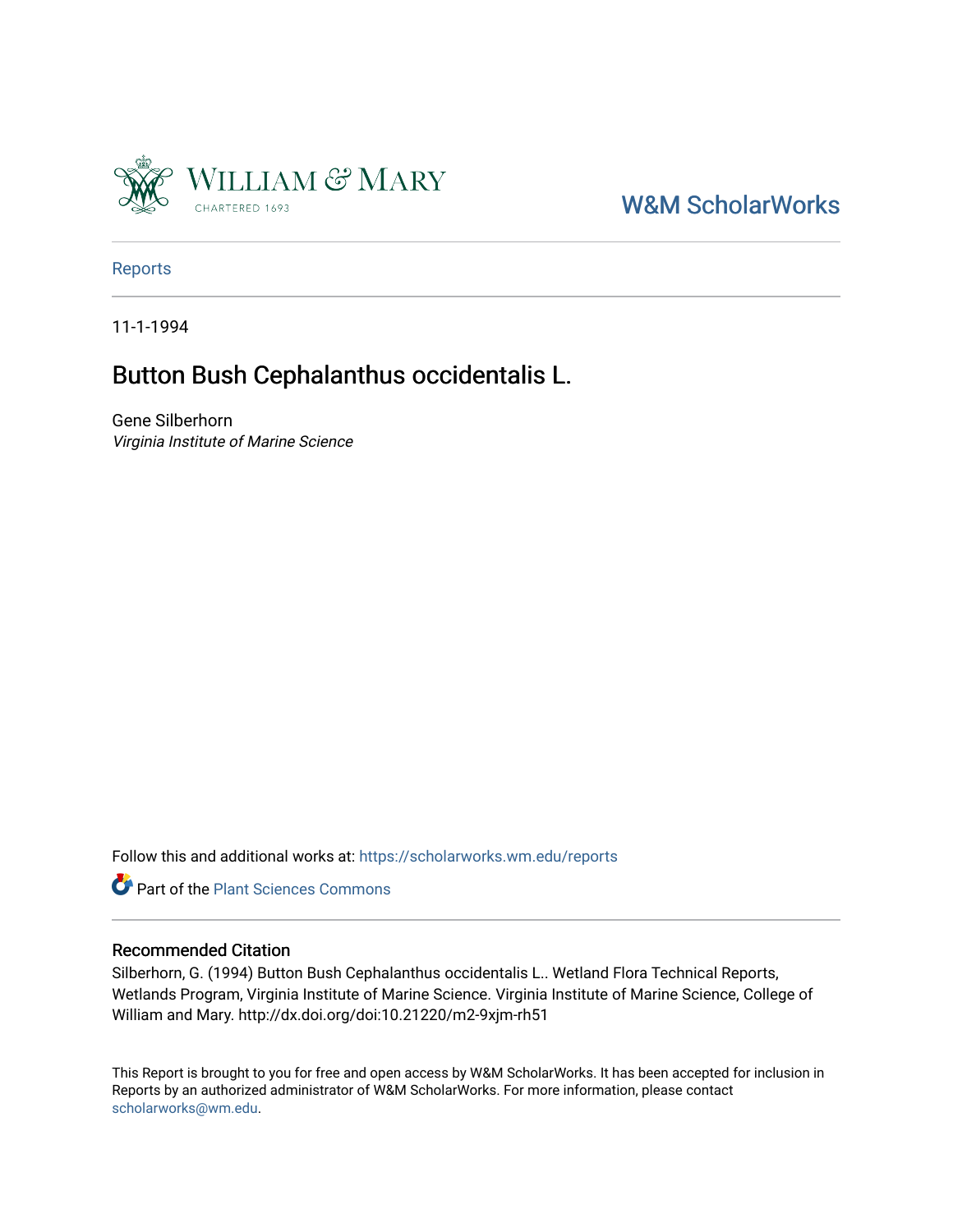# Technical Report — *E*wetlands A Wetland Flora

No. 94-10 / November 1994 Gene Silberhorn

# Button Bush

Cephalanthus occidentalis L.

#### Growth Habit and Diagnostic Characteristics

Button bush is a broad-leaved, deciduous shrub that grows up to 2 meters tall with an open spreading canopy. The simple, smooth marginate leaves are usually oppositely arranged throughout the lower branches, and are typically whorled (3 or 4 leaves at a node) just below the terminal borne fruit or flowering heads. Leaf petioles are often red during the peak flowering period when the white globose heads develop in July and August. In late August to September, the flowering heads mature to become compact, greenish, ball-like fruiting heads. By late autumn to early winter, the fruiting heads dry, turn brown, and eventually disintegrate into minute dry fruits called achenes. Button bush should not be confused with other wetland shrubs because of the combined diagnostic characteristics of whorled leaves, globose flowering and fruiting heads. Silky dogwood (Cornus amomum) and swamp loosestrife (Decodon verticillatus) have opposite leaves, but do not have ball-like flowers or fruits. Also, the latter is only semiwoody and does not branch.

#### Distribution -

Cephalanthus occidentalis is distributed throughout most of the eastern half of the United States from Florida to the Maritime Provinces of Canada, west to the Great Lake States and south to Mexico.

#### Habitat

Button bush may occupy several different types of wetland habitats, including tidal and nontidal marshes, scrub/shrub and forested wetlands, and the margins of lakes, ponds, ditches and streams. In bottomland, hardwood forests dominated by tupelo (Nyssa aquatica) and bald cypress, Cephalanthus occidentalis is often associated with other hydrophytic shrubs such as swamp rose (Rosa palustris) and alder (Alnus serrulata). Cephalanthus frequently predominates in scrub/shrub wetlands where it may be associated with other shrubs such as swamp loosestrife, silky dogwood, swamp rose, alder and Virginia willow (Itea virginica).

#### Ecological Value / Benefits

Button bush frequently occupies the shrub strata of several different wetland types, therefore the broad range of ecological values attributed to wetlands in general may be accrued to this species.

Specifically, button bush flowers have high value for nectar gathering insects, the seeds are eaten by mallards and deer browse the foliage.

#### Hydrophytic Factor / Wetland Indicator Status

According to the National List of Plant Species that Occur in Wetlands: Virginia (1988), Cephalanthus occidentalis is classified as an obligate wetland plant (OBL). OBLs are plants that almost always occur in wetlands (<99% probability).